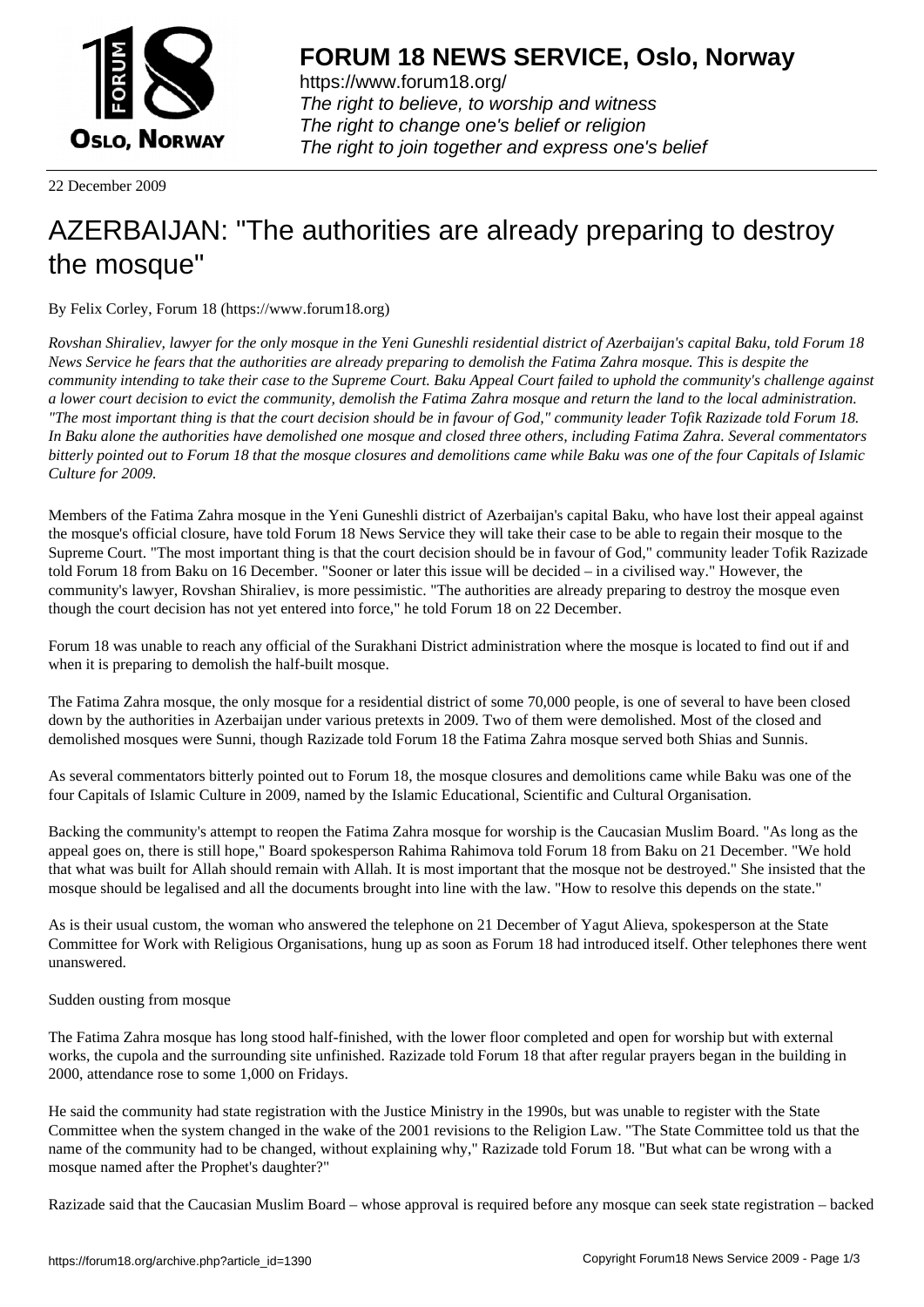The current round of compulsory state re-registration is the fourth since Azerbaijan gained independence in 1991 and it seems many communities will fail to gain re-registration by the deadline of 1 January 2010 (see F18News 21 December 2009 http://www.forum18.org/Archive.php?article\_id=1389).

The then mayor of Baku originally gave the Fatima Zahra mosque community the 30.6 hectare site back in 1996 and construction began in 1998. However, in 2002 the new city mayor decided to take the site back, complaining that the mosque construction had not been completed, and ordered the site be used to build a sports complex. However, after protests the decision was verbally overturned and the community allowed to keep the site and continue building the mosque.

Nevertheless, earlier this year the Surakhani District authorities brought the suit to recover the site and demolish the mosque. Officials closed the mosque in mid-June. "The time the community had to complete construction work is over," local police chief Jovdat Mamedov told Forum 18 at the time.

Baku's Economic Court No. 2 ruled on 31 August that the mosque is to be demolished, the community is to be expelled from the site and the land transferred back to the Surakhani District authorities, who had originally brought the suit (see F18News 18 September 2009 http://www.forum18.org/Archive.php?article\_id=1350).

The mosque community then challenged the decision at the Baku Appeal Court. However, on 25 November Judge Vakif Mursakulov and two colleagues in the Economic Disputes Section of the court upheld the lower court decision, the Appeal Court website notes.

Shiraliev, the community's lawyer, told Forum 18 that more than fifty community members tried to attend the Appeal Court hearing, but only a handful were let in because of lack of space. He said the Court has not yet handed down its written decision, even though this is supposed to be presented within ten days. "There are often delays," he noted. He said that as soon as the community receives the written decision it will lodge its challenge to ruling in the Supreme Court. He says that the decision does not enter into legal force until the Supreme Court has ruled.

"I hope the Supreme Court will deal with the case justly," Shiraliev told Forum 18. "But if the case continues in the same way as before I doubt if it will be just. All the decisions were taken very quickly and were unfounded." He believed the courts were merely handing down decisions taken elsewhere, but declined to speculate as to who might be taking them and why.

Shiraliev lamented that although the court decision has not yet entered into legal force, the police and the authorities expelled the community from the building, and cut off electricity and gas.

## Protests continue

The decision to close and destroy the mosque has aroused strong protest. On 1 September police dispersed a group of demonstrators protesting against the lower court ruling.

When Muslims – many of them from the Islamic Party of Azerbaijan - gathered outside the mosque hoping to recite Friday prayers on 11 December, police moved in and detained many of the protesters after clashes broke out. Local media reports said some 50 people were detained, taken to two local police stations and questioned. They were also photographed. Almost all were freed that evening, but four were fined under the Code of Administrative Offences.

Mosque community leader Razizade insisted to Forum 18 that the protesters were not connected to the community. "We decided not to take part in the protest – we decided it wasn't right," he explained. "We want to resolve the issue according to Azerbaijani law." He said that after the mosque was forcibly closed earlier in the year, some community members still came to pray outside, but later stopped doing so. "Now we have to pray in other mosques wherever we can."

Forum 18 was unable to reach anyone prepared to comment on 21 or 22 December at the Surakhani District police or at the 32nd or 33rd police stations, where demonstrators were held on 11 December.

## Mosque closures and demolitions

Two mosques have already been demolished by the authorities in 2009. The Prophet Muhammad mosque in Baku's Yasamal District was demolished in April after the authorities claimed it had been built illegally (see F18News 18 June 2009 http://www.forum18.org/Archive.php?article\_id=1314).

Observers in Baku pointed out to Forum 18 that the decision of the lower court dating from November 2008 had not yet entered into legal force at the time of the demolition as the Prophet Muhammad mosque community had lodged a challenge to Baku Appeal Court. "This means the demolition was illegal," one observer told Forum 18.